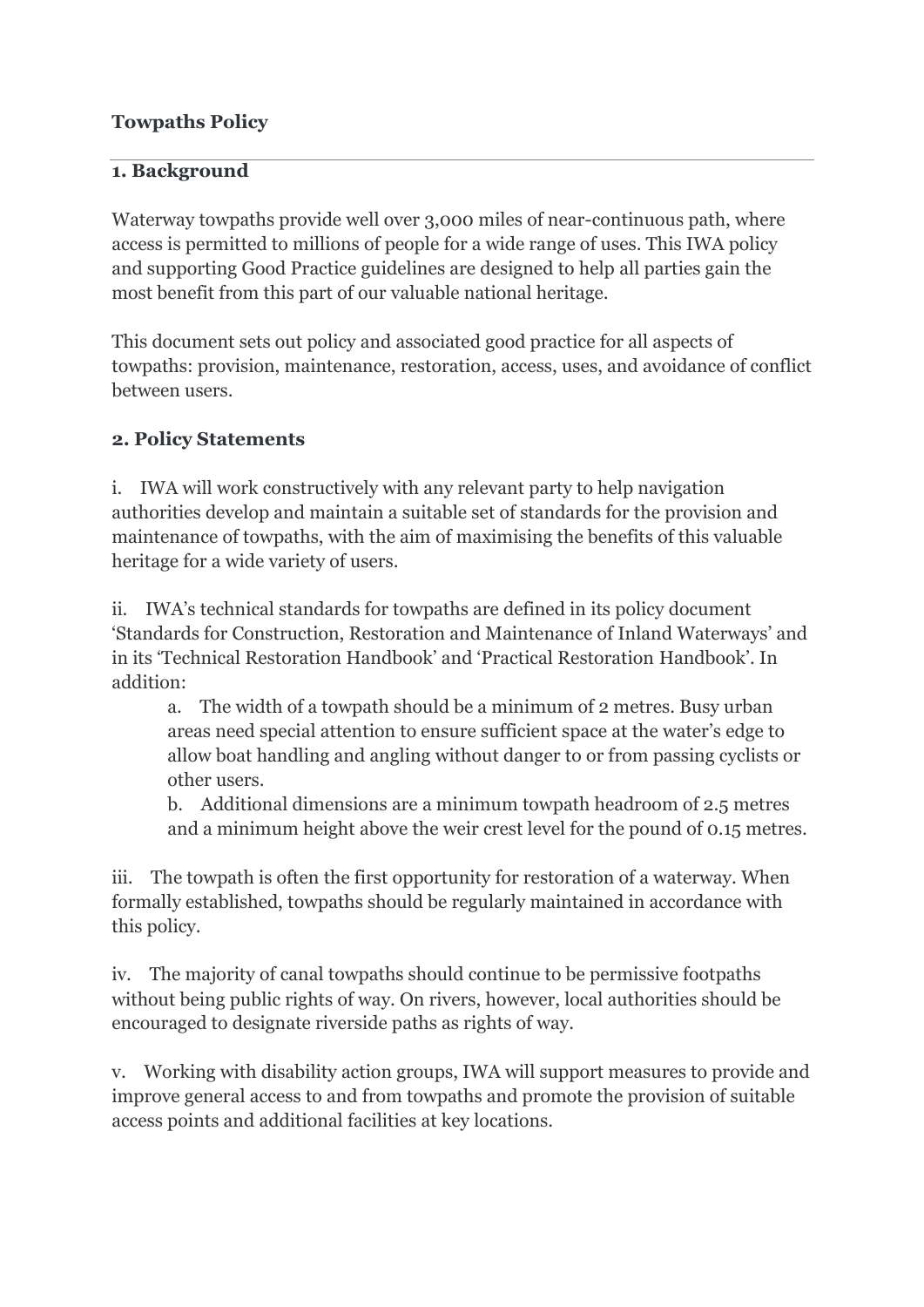vi. IWA will continue to support shared use of towpaths and will consider proposals to introduce new activities in the light of their impact on the overall waterway environment and their effect on existing activities.

vii. All towpath users should ensure that their activities do not compromise the safety or enjoyment of other users.

viii. IWA will encourage the provision of mooring rings and bollards to limit bank damage at frequently used mooring sites. Mooring rings or bollards as appropriate should always be provided on hard-edged surfaces.

ix. IWA promotes good practice in cycling on towpaths through publishing advice for cyclists on its website, to raise awareness and improve the safety of both cyclists and others using the towpath.

x. All signage giving directional information about nearby locations should state distances rather than the time needed to reach the location, for the benefit of all users.

xi. IWA will support the use of a horse to tow a boat, on suitable paths.

xii. IWA will support responsible horse riding on towpaths that are also designated as bridleways.

xiii. IWA will continue to support byelaws or regulations prohibiting access to unauthorised motor vehicles and motorcycles.

## **3. Good Practice Guidelines**

## **3.1 Provision and Maintenance**

## **Provision**

1) IWA will continue to encourage the provision of paths alongside rivers and other navigations where there are none at present. Where a waterway didn't historically have a towpath, such as on some drains and rivers, new paths along the bank should be encouraged wherever possible, to allow access to that waterway by a wider range of users. Existing, new or restored waterways and associated structures should have full towpath provision. Towpaths currently impassable should be reinstated. A nopath standard is not acceptable, except through built structures such as tunnels where they were not originally provided.

2) The towpath should be continuous alongside the waterway where practicable,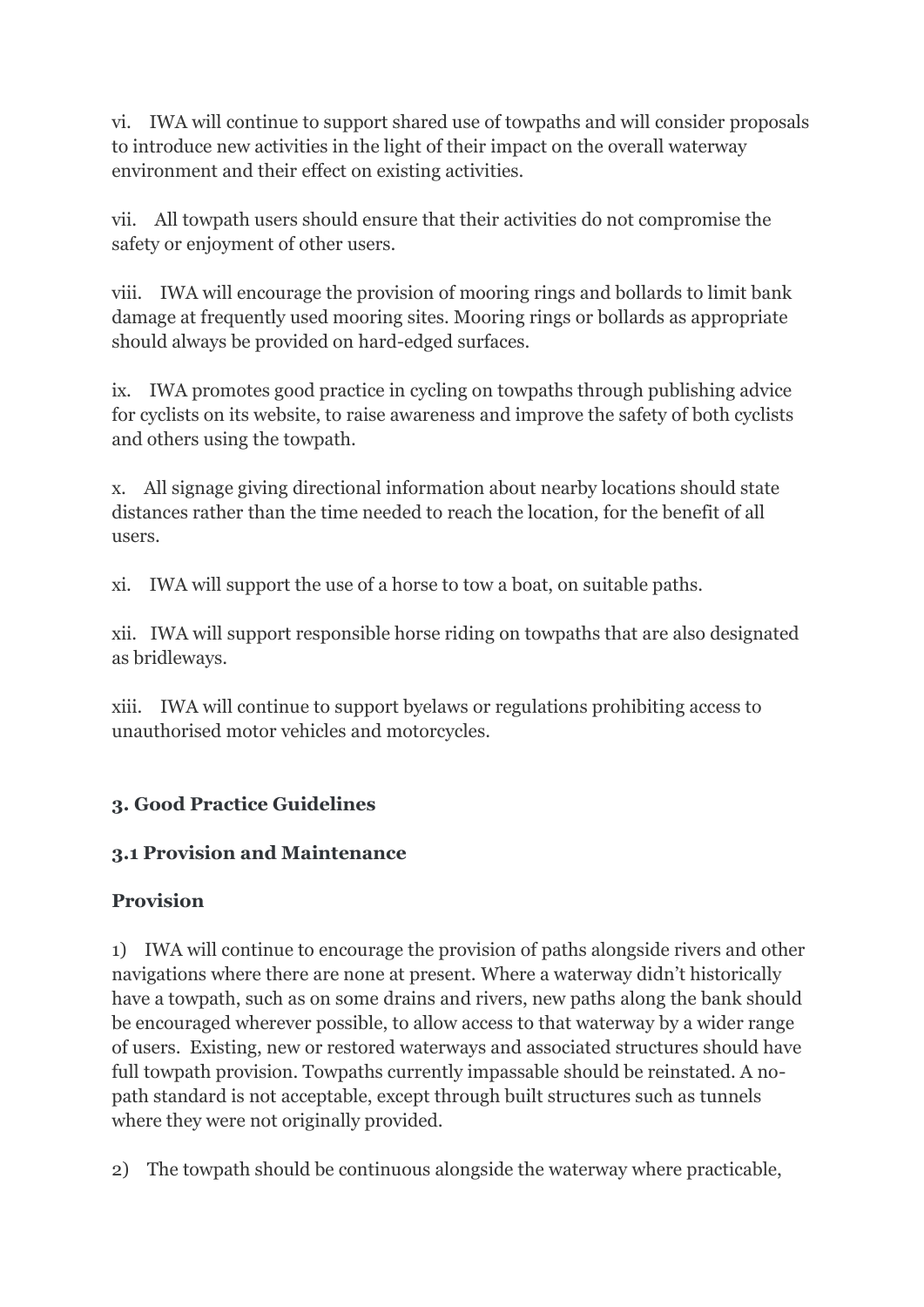except where historically there was a ferry across the channel. Where such ferries no longer exist, the navigation authority will be encouraged to provide a bridge linking the disconnected sections or, where the "line change" is short, establish a new linking path. Where a towpath route is not obvious it should be clearly signed. In particular, walking routes over tunnels should be clearly signed and well maintained.

3) As a minimum, towpaths should be maintained or restored to their original condition. Where today's traffic and type of use prove damaging, consideration should be given to upgrading the path, such upgrades being sympathetic to both the navigation and the location.

### **Dimensions**

4) Where possible, the width of the towpath, from canal edge to boundary fence, should be at least 2 metres. The minimum standard for urban and heavily used rural towpaths should be 1.8 metres. As an absolute minimum the width of the walking surface should not be less than 1 metre. Where the towpath width is less than 2 metres appropriate signage should be provided for users. Busy urban areas need special attention to ensure sufficient space at the water's edge to allow boat handling and angling without danger to or from passing cyclists or other users.

5) The waterway channel should not be narrowed in order to provide a wider towpath, unless this is done to retrieve the original dimensions or in specific circumstances where it is agreed that there is overall benefit and navigation will not be adversely affected.

6) An overhead clearance of 2.5 metres from vegetation should be maintained for the full width of the towpath.

## **Surface**

7) The surface should be even and free-draining. The waterway edge should be free from holes and substantial tree, shrub or other tall weed growth. The appropriate surface material depends on location and use and should be carefully chosen. i) In urban areas towpaths should be constructed of brick, stone sets, ash or crushed stone. The latter should be graded to dust and rolled to prevent stones becoming loose and causing a potential source of danger to people, animals and boats. (Note: "graded to dust" or "water bound macadam" or "rolled hoggin" are terms used to describe a progressively graded stone mix that consolidates when rolled.) The process of installing hard-edged surfaces should always include provision of mooring rings wherever mooring was previously possible. ii) Shredded wood is not usually suitable as a towpath surface, except where correctly utilised to assist drainage in cuttings and wet areas.

iii) Sets must not be removed where they are a heritage feature.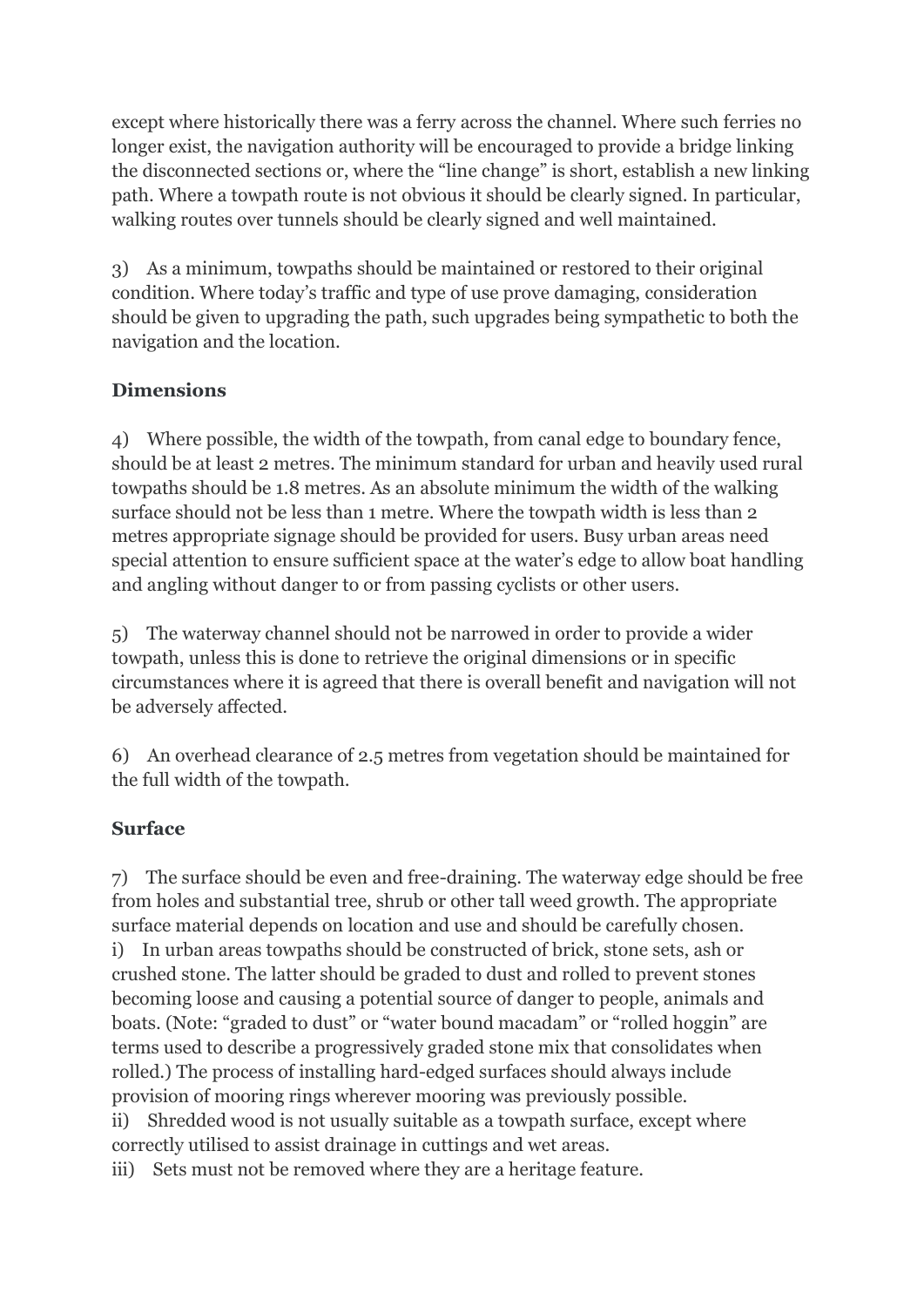iv) In rural areas with grassed paths a minimum width of 1 metre should be kept close mown as a walking surface, leaving a soft vegetative strip to the canal edge. To encourage the growth of more diverse and less vigorous wild plants, the vegetative strip should be treated like a meadow, being cut to about 0.5 metres, twice a year. The walking surface should be higher than the vegetative strip to prevent ponding. The IWA Vegetation Management Policy defines requirements in more detail.

8) In areas where the towpath is continually wet, such as in cuttings, a French drain should be laid along the base of the cutting on the non-canal side of the towpath to intercept the run-off and direct the water under the path into the canal.

9) The surface of a towpath should be maintained at a minimum height of 0.15 metres above the weir crest level for that pound.

## **Materials**

10) IWA will campaign for the adoption of work practice, materials and furnishings that are sympathetic to the historic environment into which they are incorporated. All works must have due regard for heritage issues rather than using a "uniform navigation authority style" and should be carried out using traditional materials as far as possible.

11) IWA will support the use of appropriate recycled materials for towpath repairs and reinstatements where they do not compromise the historic environment or quality of the work.

### **Bank Protection**

12) Stone or similar towpath edges should be repaired before bank erosion caused by boat wash or land settlement becomes a serious problem. Surface potholes should be filled at the earliest opportunity.

13) As a less intrusive alternative to plain piling, IWA recommends the use of piles driven to water level and then topped with natural or manufactured stone, or soft edging, up to towpath level. This is more aesthetically pleasing than plain piling and improves access for wildlife to and from the water. Soft edging to towpath walls may also be appropriate.

14) Piling or other bank protection should be completed from sound structure to sound structure or bank wall to bank wall etc. Piling with open unprotected ends (especially short sections) is more prone to wash damage and subsequent bank erosion. This becomes a hazard to towpath users and makes future maintenance more difficult and expensive.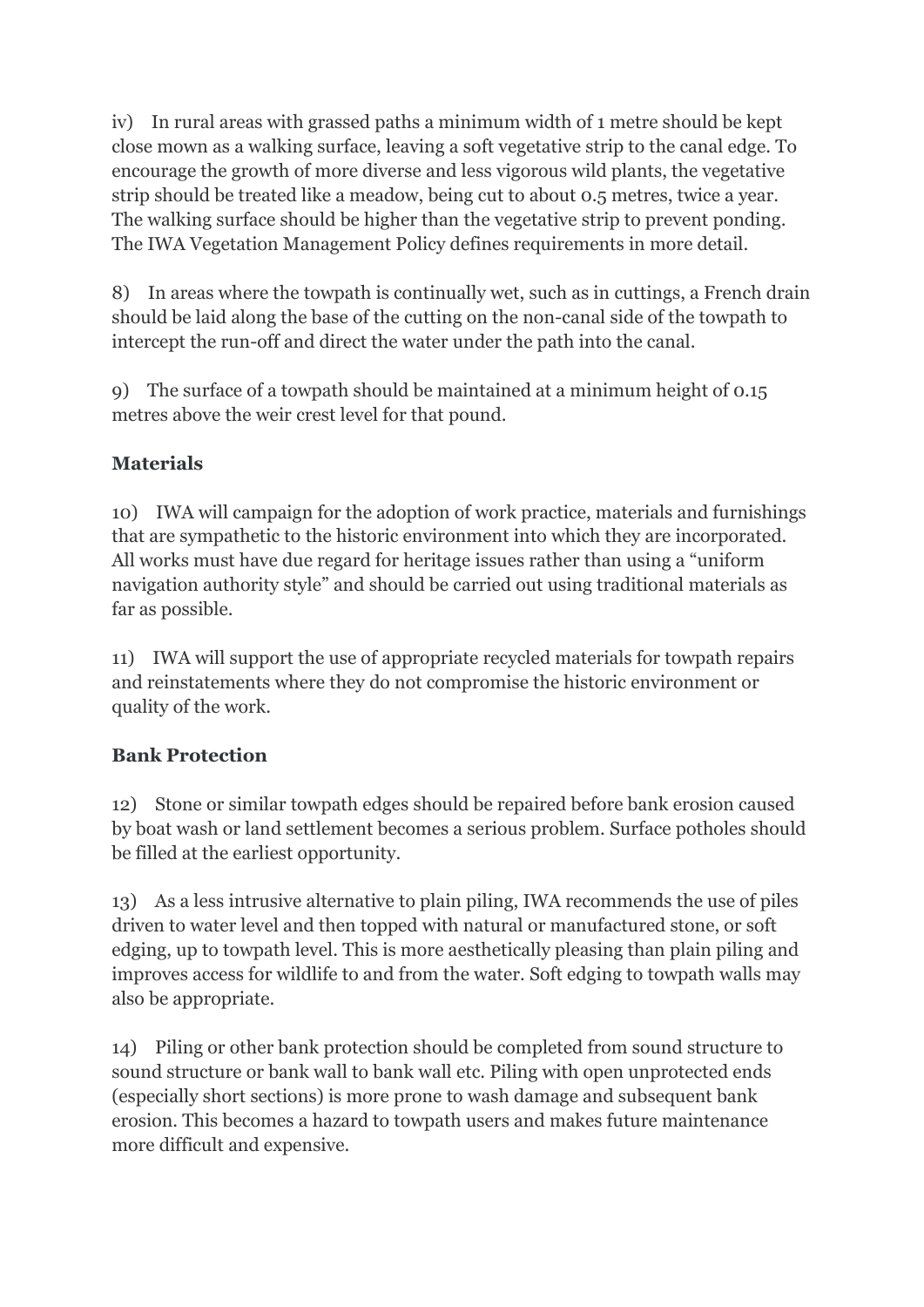15) Pile tops should never protrude above towpath level. They should always be fully driven or cut level. New sheet piling must always be back-filled and levelled to the top edge of the pile as soon as possible. Tieback rods and back-piles must be completely covered.

16) In rural areas, where dredged material is deposited on top of the existing towpath surface, or new piling is back-filled, levelling should follow, after allowing sufficient time for settlement to take place, before the towpath is seeded with suitable grass.

### **Mooring Provision**

17) On rivers and wide navigations the moorings of pleasure craft and large commercial craft should be segregated.

18) Mooring rings should be provided at all designated or popular mooring sites where there is no piling that allows mooring, and bollards should be provided at official landing points.

19) Recessed rings are a safer option than bollards at a jetty or path-side mooring, since they do not present as great a trip hazard to pedestrians. Sufficient rings should be provided, at a spacing that enables varying lengths of craft to adopt best mooring practice in such a way as to prevent linear movement (a spacing of 3 metres is recommended). In order to avoid ropes crossing a walking area, rings should be installed between the water's edge and the walking surface.

20) At designated and other regularly used moorings (for shops, pubs etc.) and at locks or moveable bridge landing points, the grass should be regularly mown to the water's edge.

21) Cables laid under the towpath should always be at a depth which does not preclude the use of mooring spikes or pins. If there is any risk of injury from mooring pins penetrating cables, mooring rings or bollards must be provided. After cable laying, IWA encourages upgrading of towpaths rather than just reinstatement.

See also IWA's Mooring Policy on Navigable Waterways: [www.waterways.org.uk/information/policy\\_documents/mooring\\_policy](http://www.waterways.org.uk/information/policy_documents/mooring_policy)

### **Vegetation Management (extracted from the IWA Vegetation Management Policy)**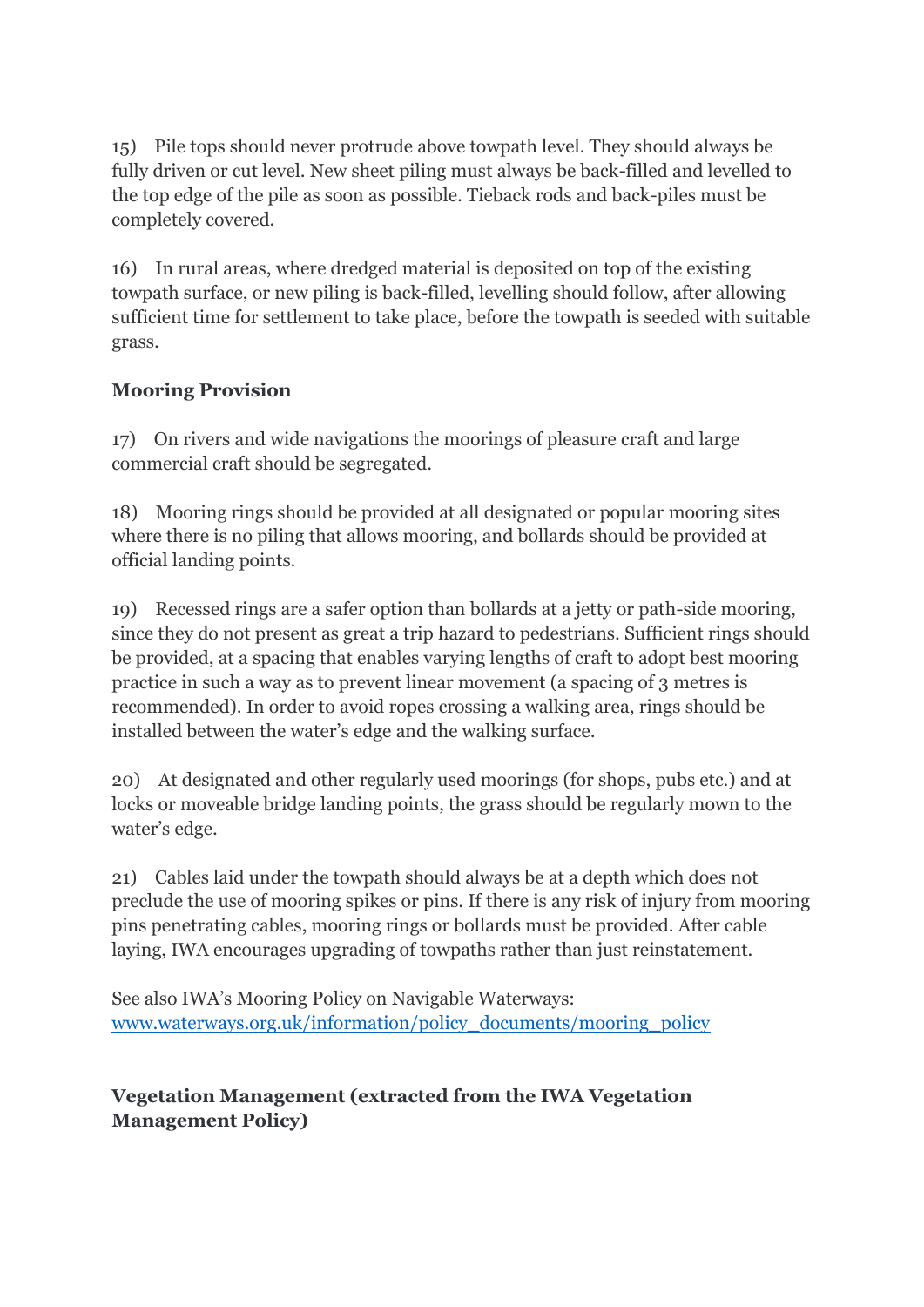22) An overhead clearance of 2.5 metres should be maintained for the full width of the towpath.

23) When hedges and trees are pruned, the material arising should be shredded and removed or burned. Burning must be as far away from hedges as possible and not under trees. Large branches must be transported away from the site. Care should be taken not to smother existing vegetation when depositing shredded debris. Consideration should be given, where there are open areas near the site, to establish habitat piles or composting heaps for the benefit of small mammals, birds and insects.

24) Trees should not be allowed to grow in the strip adjacent to the water's edge as roots may damage walls or piling, they would obstruct hauling (i.e. manual or horse towing) lines and overhanging branches are a hazard to both path users and boaters.

## **Boundaries**

25) Historic boundary hedges should not be removed.

26) Hedges between the towpath and adjacent land should, ideally, be laid and new plantings inserted into depleted sections. Saplings of suitable tree species growing in the hedge should be protected and allowed to reach maturity where appropriate.

27) Where hedges are not being allowed to grow for the purposes of hedge-laying, and excluding specimen or single trees, towpath boundary hedges should be regularly cut so that views are not obscured.

28) Where the boundary of the towpath is a fence or wall it should be maintained using original materials and method of construction.

29) The use of electric fences adjacent to towpaths is to be discouraged. Where present, they must be adequately signed and installed to approved standards.

30) The use of barbed or razor wire at a level of under 2.5 metres is banned alongside public footpaths. IWA believes such a ban should also apply to towpaths. Low-level barbed or razor wire should not be used in a new fence and should be removed from existing fences.

31) Fencing between waterways and towpaths is not normally acceptable for boater safety, heritage and aesthetic reasons. However, permanent or temporary fences are acceptable where there is a significant risk of pedestrians falling from the path and if that fall is likely to result in an injury e.g. at side weirs, feeder bridges, aqueducts, tunnels and bank collapses. Any permanent fences or railings should be smoothtopped and taken down to ground level at an angle to reduce the risk of ropes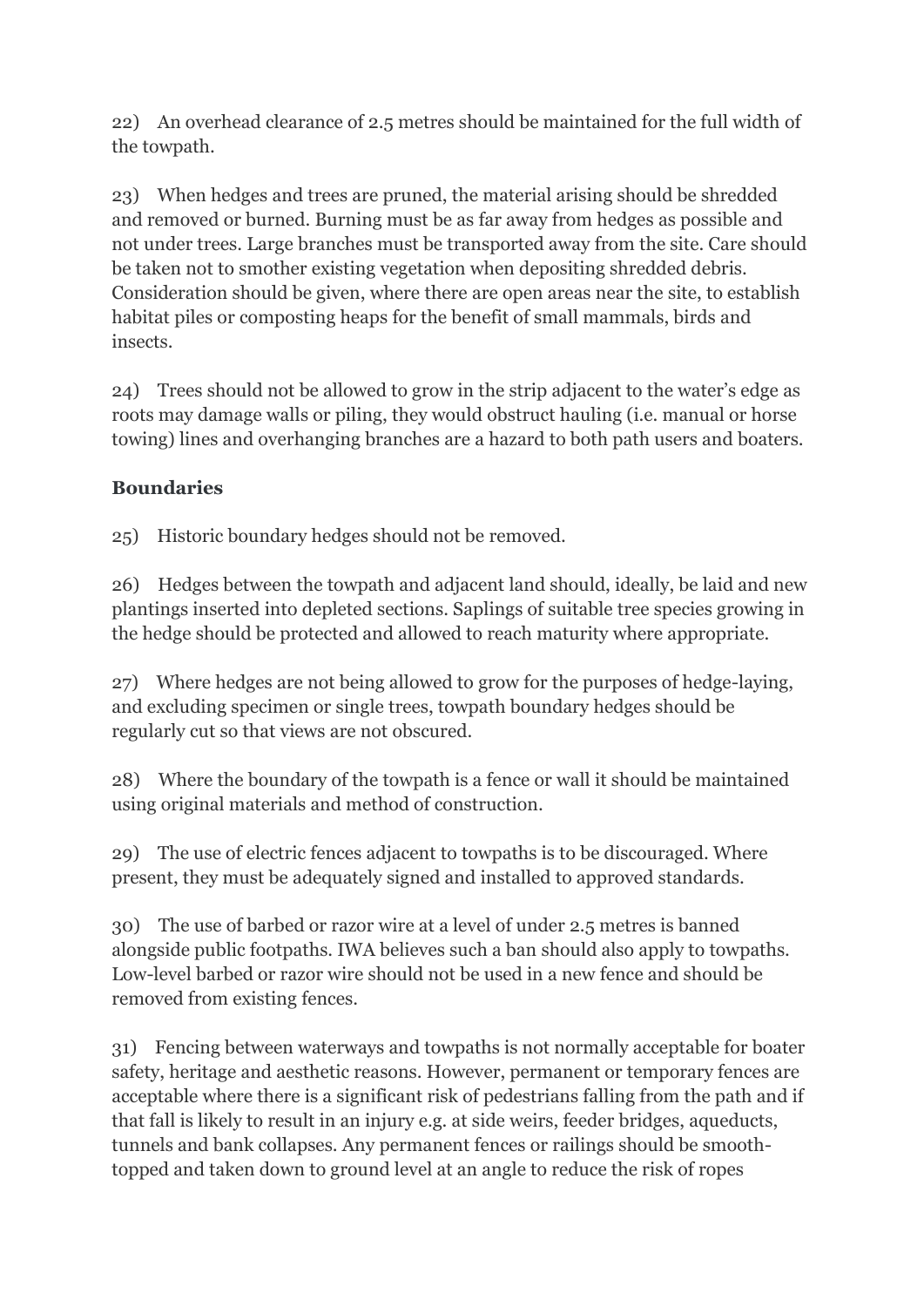snagging. Railings close to or on lock copings are inappropriate as they hinder both lock operation and rescue in the event of an accident. Where there is a proven case for railings or fences, installation must be subjected to a safety assessment looking at both land-side public safety and the safety of boat crews. IWA's Operability of Locks and Moveable Bridges Policy provides definitive policy guidance in this area.

### **Maintenance**

32) IWA will continue to support all navigation authorities to maintain their towpaths to a high standard.

33) Where a durable surface, such as brick or crushed stone, has been laid, it must be reinstated as soon as possible after disturbance by maintenance works.

34) Bricks and other debris from maintenance work, dredging, cable laying etc. must not be dumped onto the land-side boundary of a towpath, into the hedge bottom or into the waterway channel.

35) Audits of reinstatement work after towpath maintenance or engineering would be a useful way of monitoring and ensuring quality of work, in the same way that audits are conducted for maintenance work in the highway as provided in the New Roads and Street Works Acts that contractors will be used to.

### **3.2 Restoration**

36) The towpath is often the first opportunity that restoration organisations have to promote their scheme to the public, local authorities and funding agencies. When formally established, towpaths should be regularly maintained in accordance with this policy.

37) Information or interpretation boards are often used to promote a restoration project. These should be suitably placed so as not to create obstructions to other users by those who may wish to stop and read them; and they should be kept clean and their content up to date.

38) During restoration work sections of towpath may have to be intermittently closed. The sections subject to closure should be prominently advertised at each end and, where possible, an alternative route around the closure should be signposted.

39) If paths are permissive and go through third-party land, the consent of the landowner is advised to promote good relations between the user, owner and promoter.

## **3.3 Rights of Way and Access**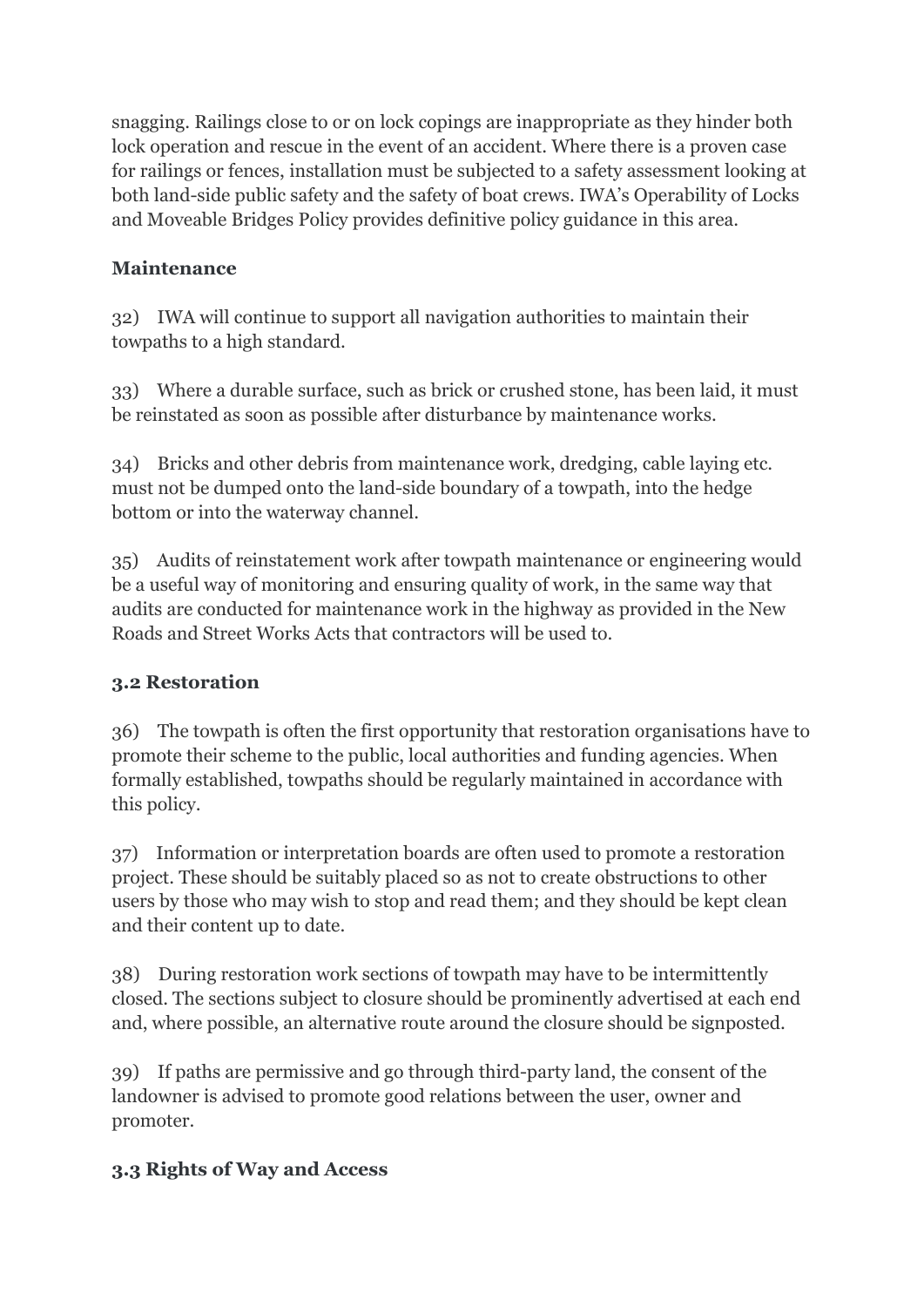### **Rights of Way**

40) The majority of canal towpaths should continue to be permissive footpaths without being public rights of way. On rivers, however, local authorities should be encouraged to designate riverside paths as rights of way.

41) IWA will support the adoption of certain towpaths as public rights of way where, in the Association's opinion, the public interest is better served yet neither the waterway environment nor the interests of those using the waterway is compromised. A condition for IWA's support is that the local authority should be willing and able to take financial responsibility for any upgrade required, together with the ongoing additional maintenance and servicing that results from increased public use of the towpath.

42) Where not a public right of way, towpaths should be registered with the local authority as permissive paths.

43) IWA will encourage the inclusion of both urban and rural towpaths in recreational maps prepared by local authorities and outside agencies.

### **Fencing off**

44) IWA opposes the permanent fencing off or other obstruction of access to or along any towpath except where this is necessary to ensure public safety. Temporary fencing may need to be installed to protect the public and workforce where there is a failure of the path and where repairs or other works are being carried out, and in such cases a signed diversion should be provided. Fences across towpaths or onto the off-side should not hang over the water's edge. Security can be maintained by a short length of fence along the water's edge making a T-shape in plan. Temporary fencing and signs should be removed at the end of the work programme.

45) Cross-towpath fences should have gates as well as stiles to permit fullest access.

### **Access Points**

46) Access should be available at road bridges and other points as appropriate. Preferably, access should be on the level, or by ramp not exceeding a slope of 8% (approx. 1 in 12), although acceptable access has been provided on slopes up to 12.5% (1 in 8). If security for animals is needed, a self-closing gate at least 1 metre wide (to accommodate wheelchairs) should be provided and maintained. Where the difference in level between the towpath and road is too great and the space to provide a ramp insufficient, steps should be constructed. Handrails should be provided on exposed edges of ramps or steps.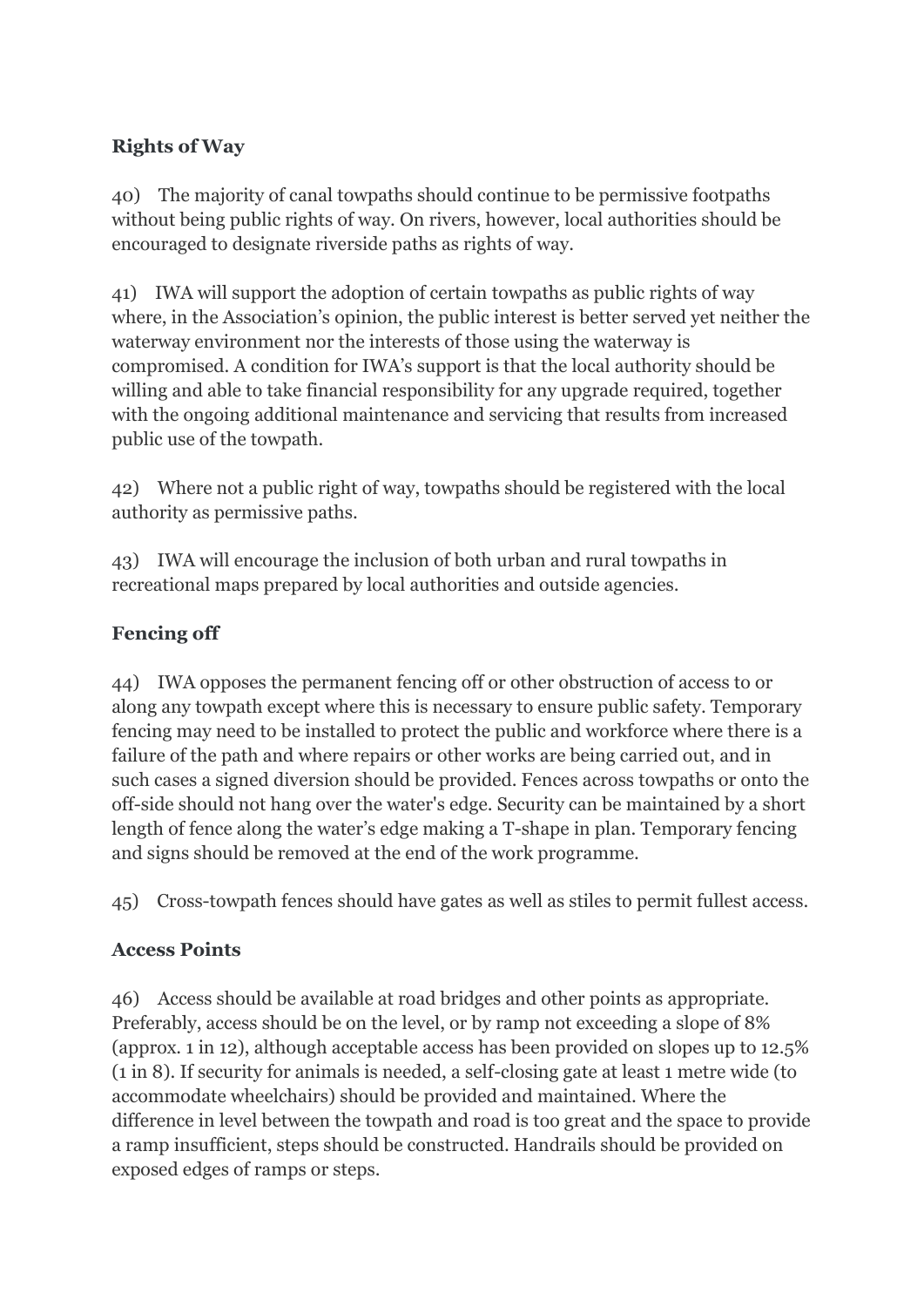47) Where a road runs alongside a canal it may be possible to provide access at more convenient points than bridges, where access is on the level. Wheelchair access may be better at road level rather than at bridges, where ramps could be visually obtrusive.

48) The need for towpath users to cross busy roads should be avoided. IWA supports, in principle, schemes to provide pedestrian underpasses or bridges at appropriate locations.

## **Wheelchair Access**

49) Obligations are placed on navigation authorities by the Disability Discrimination Act 1995 (provisions relating to access effective from October 2004). The Act recognises that there are circumstances where the modification of structures is neither reasonable nor practical. IWA recognises that wheelchair users may not have access to all towpaths.

50) Working with disability action groups, IWA will support measures to provide and improve general access to and from towpaths and promote the provision of suitable access points and additional facilities at key locations.

51) Navigation authorities should clearly sign all paths that are suitable for use by wheelchair users or conversely sign those that are unsuitable for wheelchairs. A map or directory of paths and places having access suitable for wheelchairs should be published.

52) IWA recommends the use of signage compatible with the National Accessible Scheme, a voluntary scheme for tourism providers which is administered by Visit England.

53) All security/safety barriers on paths designated for use by wheelchair users should incorporate a gate of sufficient width to allow the passage of a wheelchair (at least 1 metre wide and 1.6 metres overhead clearance). The gate should be opened and re-locked by a key, available on application to the navigation authority by persons who are Registered Disabled.

## **3.4 Uses**

## **Shared Use**

54) IWA will continue to support shared use of towpaths and will consider proposals to introduce new activities in the light of their impact on the overall waterway environment and their effect on existing activities.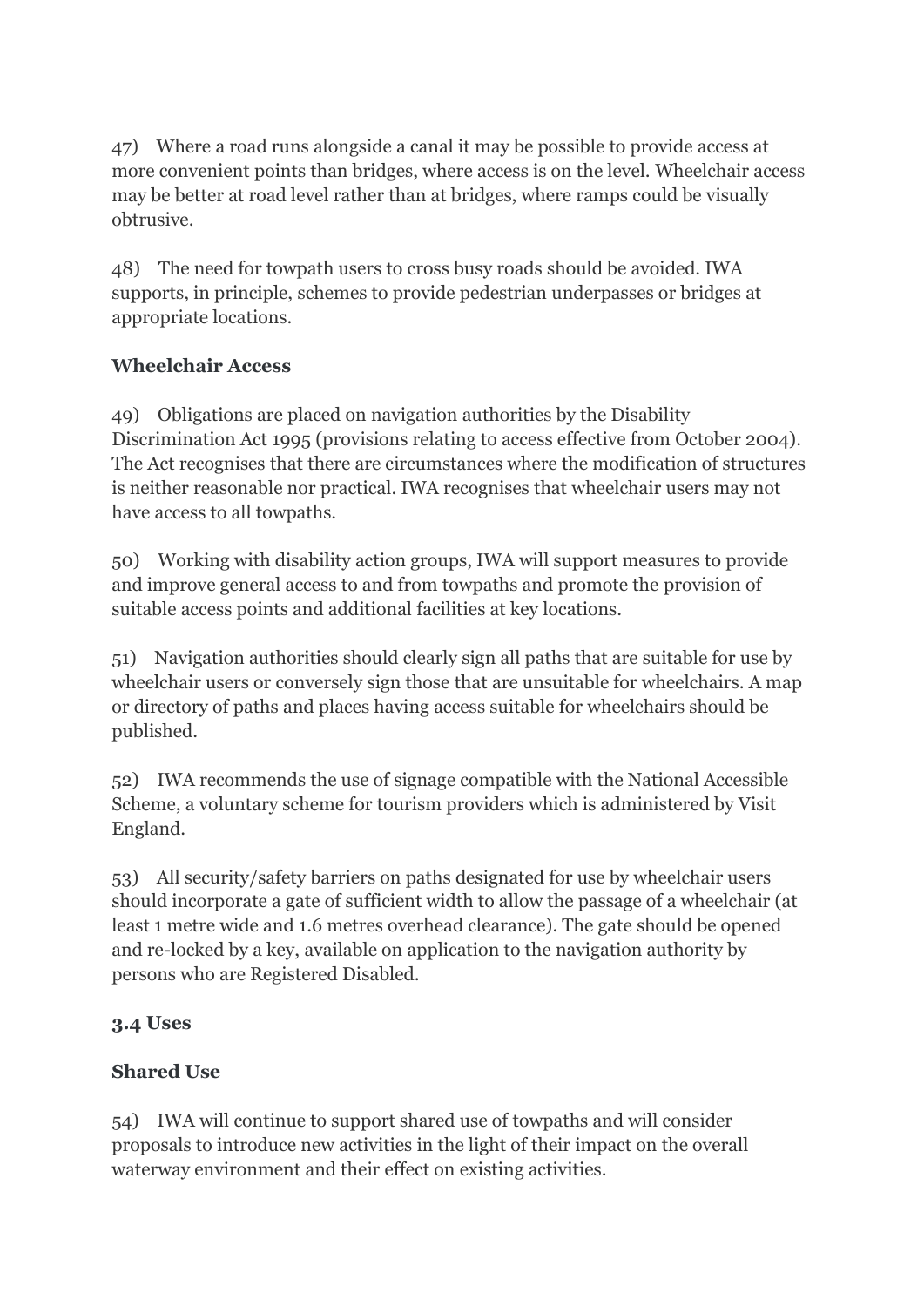55) The wide variety of paths and users means that it is important for all towpath users to understand the needs of others and ensure that their activities do not compromise the safety or enjoyment of other users.

56) All users should take notice of any signage and advice from the relevant navigation authority or landowner.

## **Mooring**

57) At official mooring or landing places and at lock sides, priority must be given to boaters.

58) IWA recommends that mooring pins should only be used where rings or bollards are not provided, where suitable piling cannot be utilised and where the towpath does not have a hard surface. Mooring pins can damage the canal bank whilst exposed pin tops can be a hazard to people and animals.

59) Due regard should be taken of the risk to other users from mooring pins and ropes. Ropes should not be positioned in a way which endangers other users.

60) When moored, boaters should be aware of the possible impact of their activities on others. Excessive noise and fumes should be avoided, especially in residential areas. Licence terms require that electricity generators including the boat's engine must not be run between 8pm and 8am unless moored completely out of earshot of other people. If it is appropriate to run the engine while moored, it should not be run in gear to avoid damage to the waterway banks. Belongings should be kept on the boat rather than overspilling onto the towpath, and it should not be used as a base for repairs with powered equipment. See also IWA's environmental guidance for boaters.

[www.waterways.org.uk/news\\_campaigns/campaigns/briefing\\_notes/pdfs/briefing\\_](http://www.waterways.org.uk/news_campaigns/campaigns/briefing_notes/pdfs/briefing_note_environmental_guidance_for_boaters) note environmental guidance for boaters

## **Pedestrian Use**

61) Incidents of intimidation and even attacks by dogs have been reported, with dogs often behaving in a spirit of defending their owners on a long narrow path with widely separated exits. Dog owners should be aware of the potential issues and consider keeping dogs on a lead.

62) The fouling by dogs of open spaces accessible to the public is a significant health hazard. Because of the increased restrictions in other public areas, towpaths often have a higher density of fouling than the average public park. IWA will encourage navigation authorities and local authorities to apply for and take powers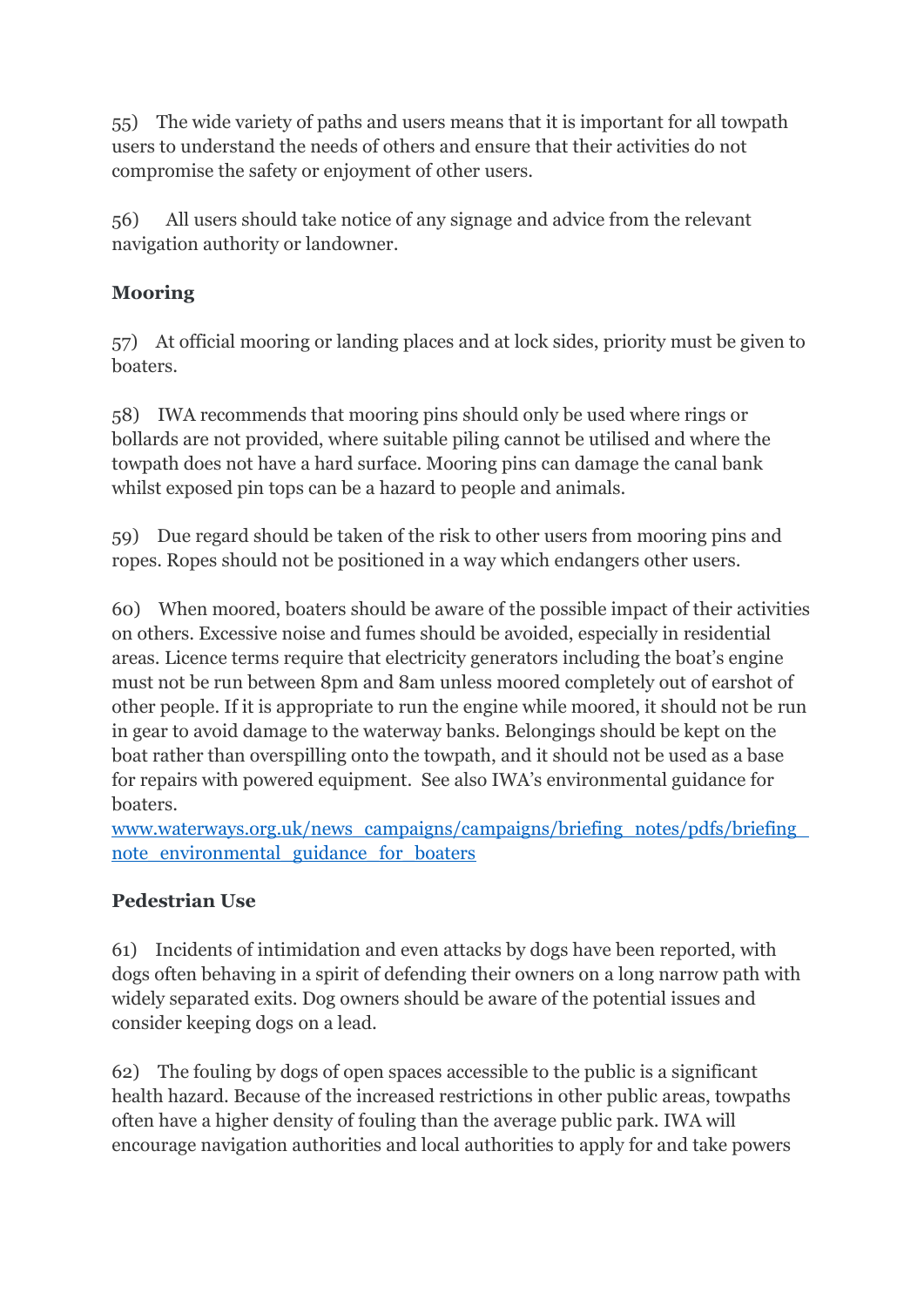under the Dogs (Fouling of Land) Act 1996 that could make it an offence for owners to allow their dog's excrement to remain on any part of the towpath or its verges.

63) IWA will encourage owners to remove their dog's or horse's excrement and dispose of it at a place where it will not give rise to a public nuisance or health hazard.

64) Litter and dog dirt bins should be placed at intervals on the hedge or boundary side of urban and other well-used towpaths and should be regularly emptied and serviced.

# **Angling**

65) A towpath is a walkway. All anglers' tackle should be kept clear of the walking surface. Anglers should always be aware that people might be passing behind them. This is especially important when casting. Poles should never be pulled back across the walking surface, so causing a hazard to other users.

66) At official mooring sites and landing places, anglers should give way to boat crews wishing to land or moor. The byelaws of some navigation authorities forbid fishing at such locations.

## **Cycling**

67) The bicycle is a long-established aspect of canal navigation when used as an aid to boating. Riding to and from locks can assist in minimising the use of water and reduction of delays. A bicycle is also a useful means of getting help in emergency situations.

68) In addition to cycling alongside boating, pressure has been increasing for new or continuing use of towpaths as cycle routes. The need for cycle routes away from road traffic to meet the requirements of the Road Traffic Reduction Act 1997, the introduction of all-terrain leisure cycles and the work of Sustrans have all been contributory factors.

69) IWA considers positive management of the use of bicycles, including electrically assisted bicycles, to be the best approach to this increasing demand. IWA promotes good practice in cycling on towpaths through publishing advice for cyclists on its website, to raise awareness and improve the safety of both cyclists and others using the towpath. Commuter and recreational cycling should be supported, in places where the safety of the rider can be assured and it does not compromise the safety and enjoyment of other users.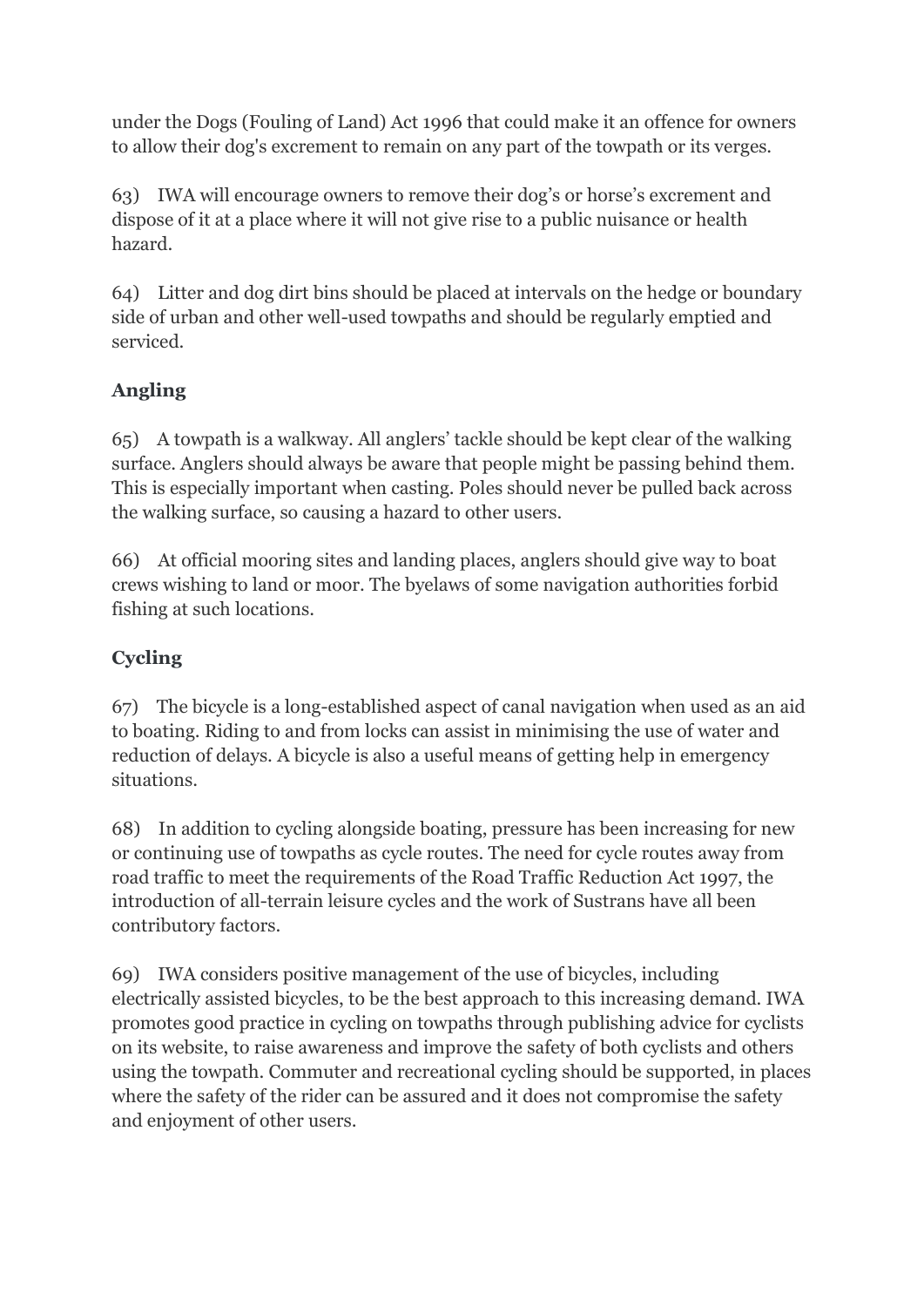70) IWA realises that many towpaths are still unrideable and therefore welcomes commitment by navigation authorities to seek and use non-navigation budget funding for the improvement of such paths. Navigation authorities should be encouraged to compile and publish accurate and consistent lists of towpaths in their jurisdiction that are suitable for cycling.

71) Navigation authority staff should enforce byelaws and rules relating to cycling.

72) IWA supports recreational cycling on suitable towpaths by individuals, families and small groups. Cyclists must take particular care when passing walkers and anglers, and be prepared to dismount at any time.

73) There is no specific speed limit for cycling, but cyclists must cede priority to other users and have a duty of care to those users.

74) Time trials and races are not appropriate on towpaths and should not be permitted.

75) All signage giving directional information about nearby locations should state distances and not the time taken to reach the location.

76) All cycles should have a bell or horn, which must be used to warn other users of their approach, and lights should be fitted and used at night.

## **Horse Towing**

77) Horse towing is no longer practical in many places. However, canal and river towpaths should be maintained in a suitable condition for occasional use for the passage of horses and boat towlines.

78) Where such use is practical and does not substantially interfere with mooring and other uses, navigation authorities should encourage towing using a horse and assist individuals or organisations planning horse-drawn journeys.

79) Areas where horse towing regularly takes place should be marked with information notices or signposting. Crews of other boats should, where possible, avoid mooring in these areas.

80) To avoid the snagging of towlines, trees and shrubs should be removed from the area between the walking surface and the channel.

81) Barriers and other calming measures should include a convenient means for the horse and towline to pass through. Wherever possible barriers should be at locations where it is normal for the horse to pause (examples: at locks or moving bridges).